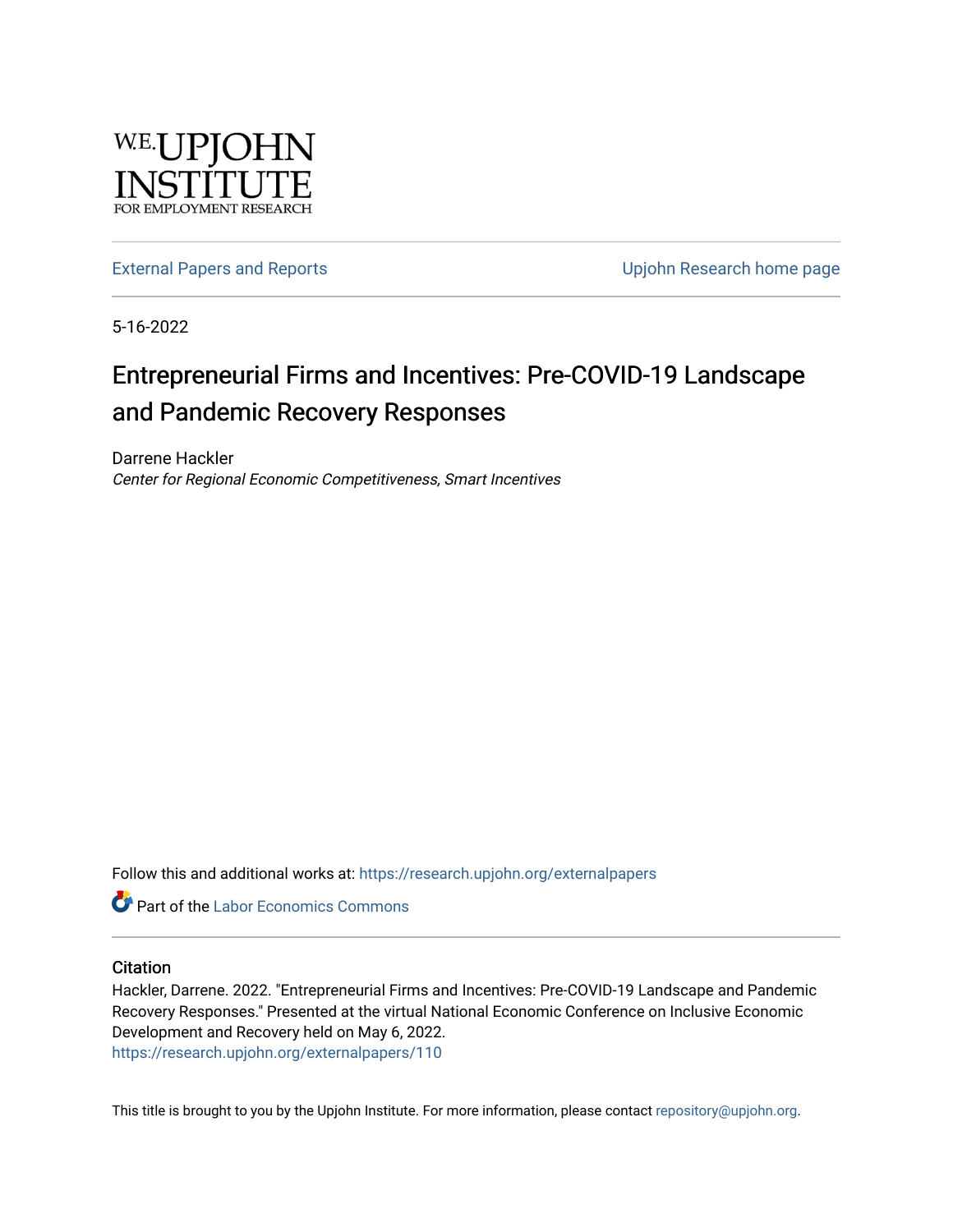# Entrepreneurial Firms and Incentives

### *Pre-COVID-19 Landscape and Pandemic Recovery Responses*

DARRENE HACKLER, Ph.D.

*National Economic Conference on Inclusive Economic Development and Recovery*



May 6, 2022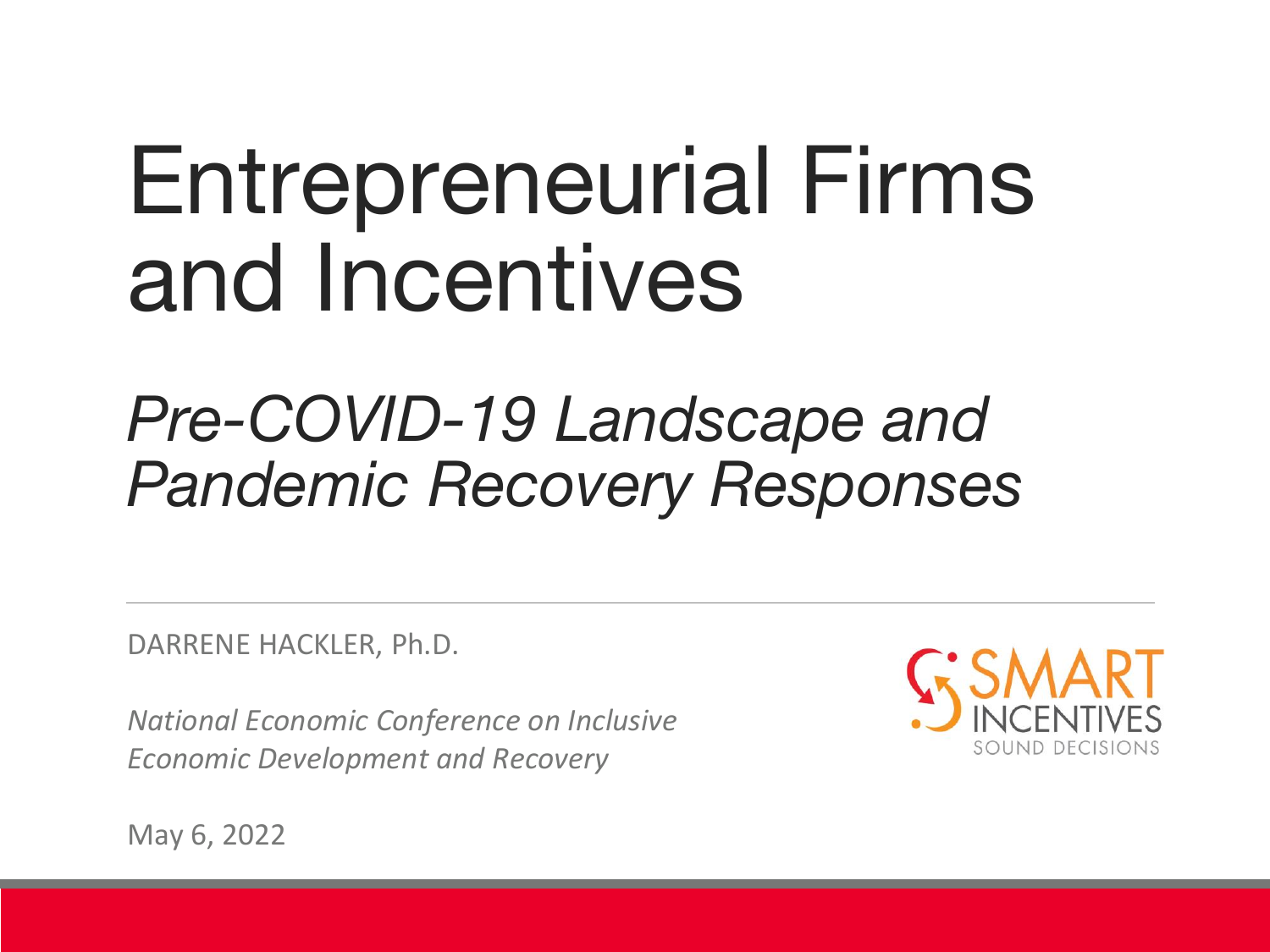**Incentives for Entrepreneurial Firms**

[\\*Report](https://www.kauffman.org/wp-content/uploads/2021/08/Incentives-for-Entrepreneurial-Firms-August-2021.pdf) and [\\*Technical Appendix](https://www.kauffman.org/wp-content/uploads/2021/08/Incentives-for-Entrepreneurial-Firms-Appendix-August-2021.pdf)

August 2021

### **Entrepreneurship after COVID-19: How Can State and Local Business Incentives Support an Equitable Recovery?**

Forthcoming, Spring 2022

Darrene Hackler, PhD

Ellen Harpel, PhD





**\*Funded by the Ewing Marion Kauffman Foundation**

© 2022 SMART INCENTIVES 2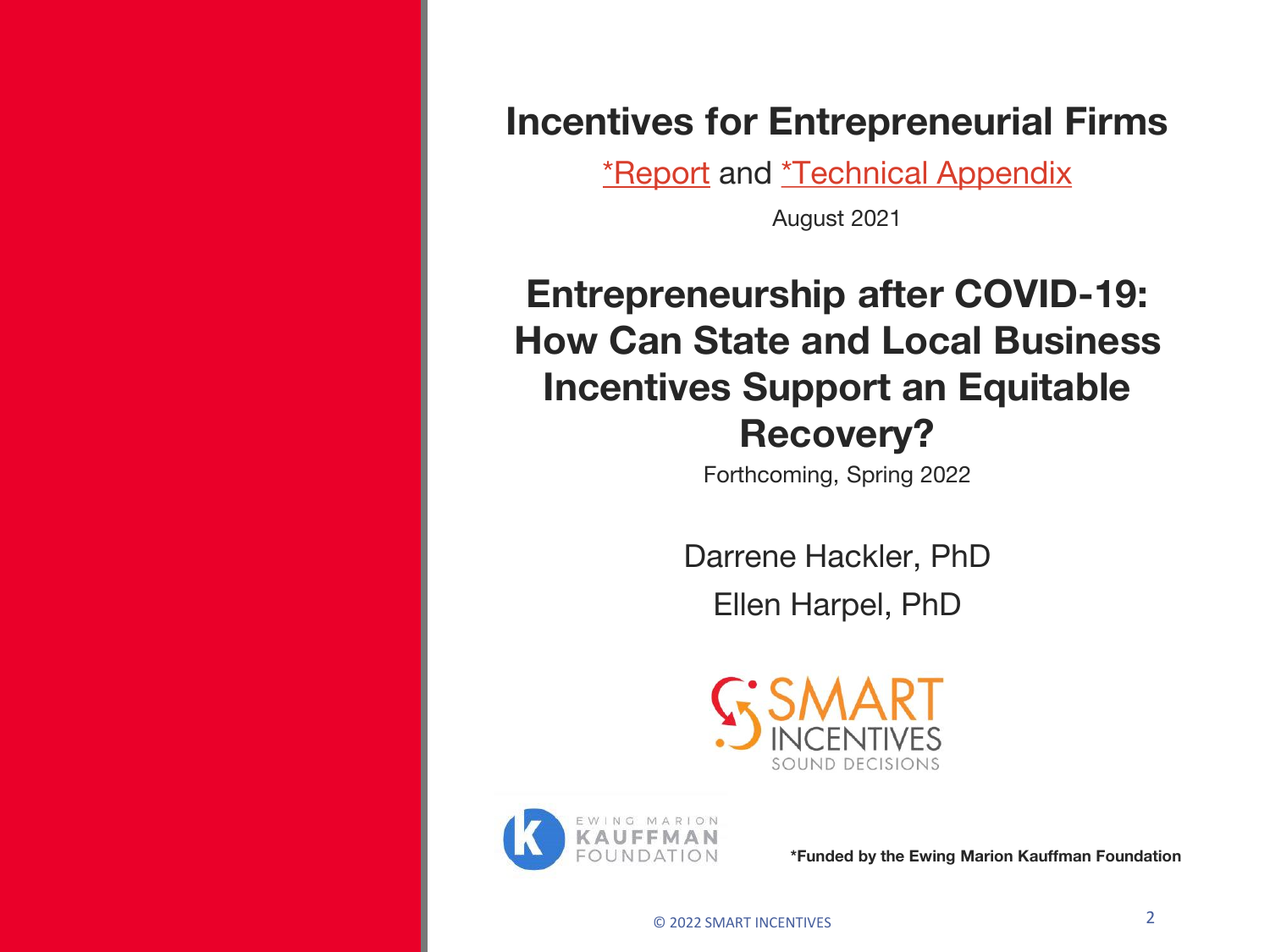### Incentives for Entrepreneurial Firms

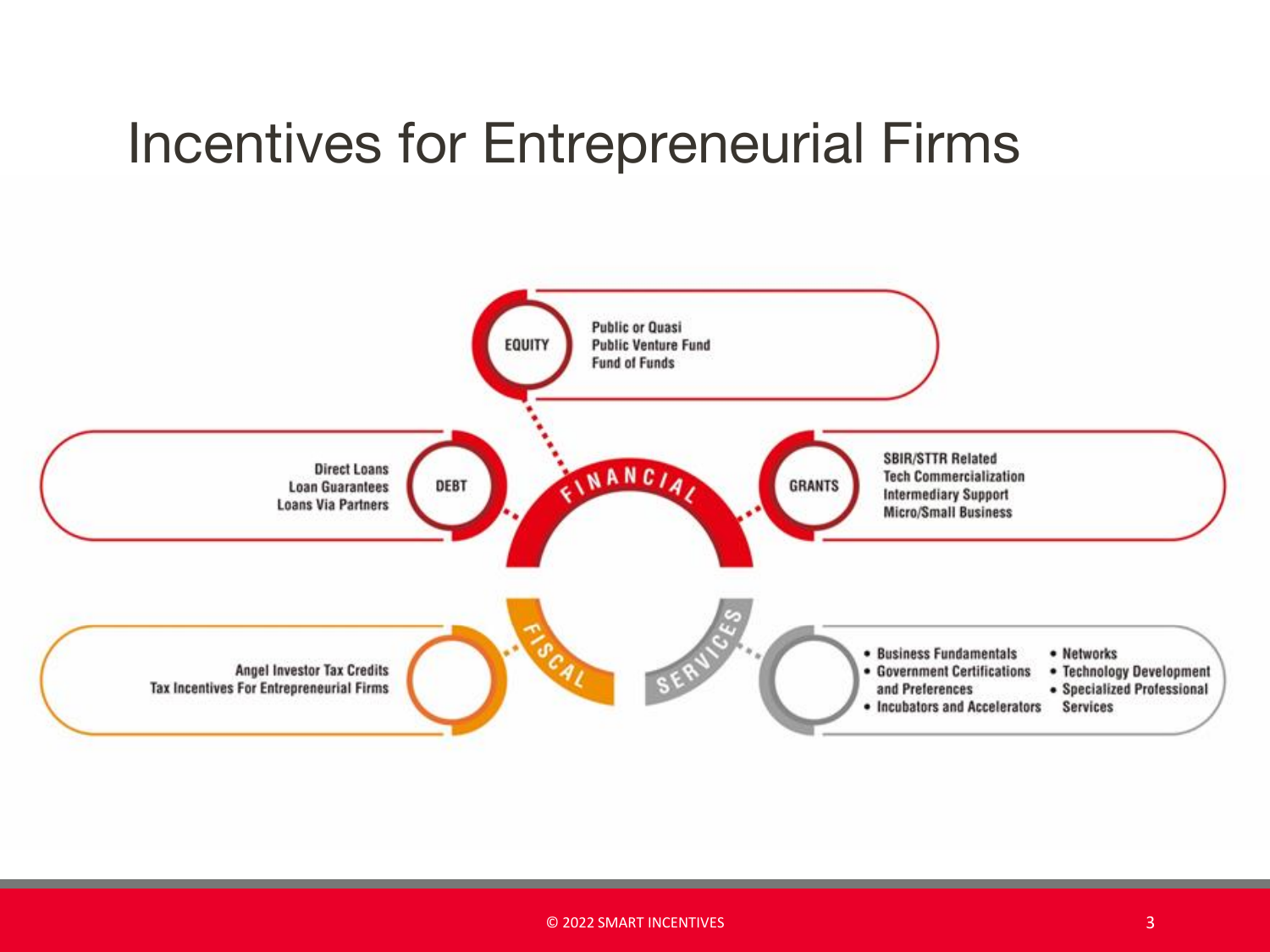### Insights on the Effectiveness of Incentives Pre-COVID 19

#### Financial

- Small business **lending** programs *can be effective*, but most are *too small* to have substantial community- or firm-level impacts.
- Despite *risks associated with public funds for private* **equity** *investment*, it remains a *popular strategy*.
- **Grants** appear to have *positive firm-level effects*, including employment and sales growth.

#### Fiscal

- **Angel investor tax credits** appear to have *positive but limited firm and community impacts*; however, the research is not definitive.
- **Tax incentives** are *not the best method* of helping entrepreneurial firms because these businesses tend to have little tax liability.

#### Services (Technical Assistance, Incubators/Accelerators)

◦ **Services** to entrepreneurial firms appear to *generate positive firm-level outcomes* but it is *not clear which type of services are most valuable at which stage/phase of business*.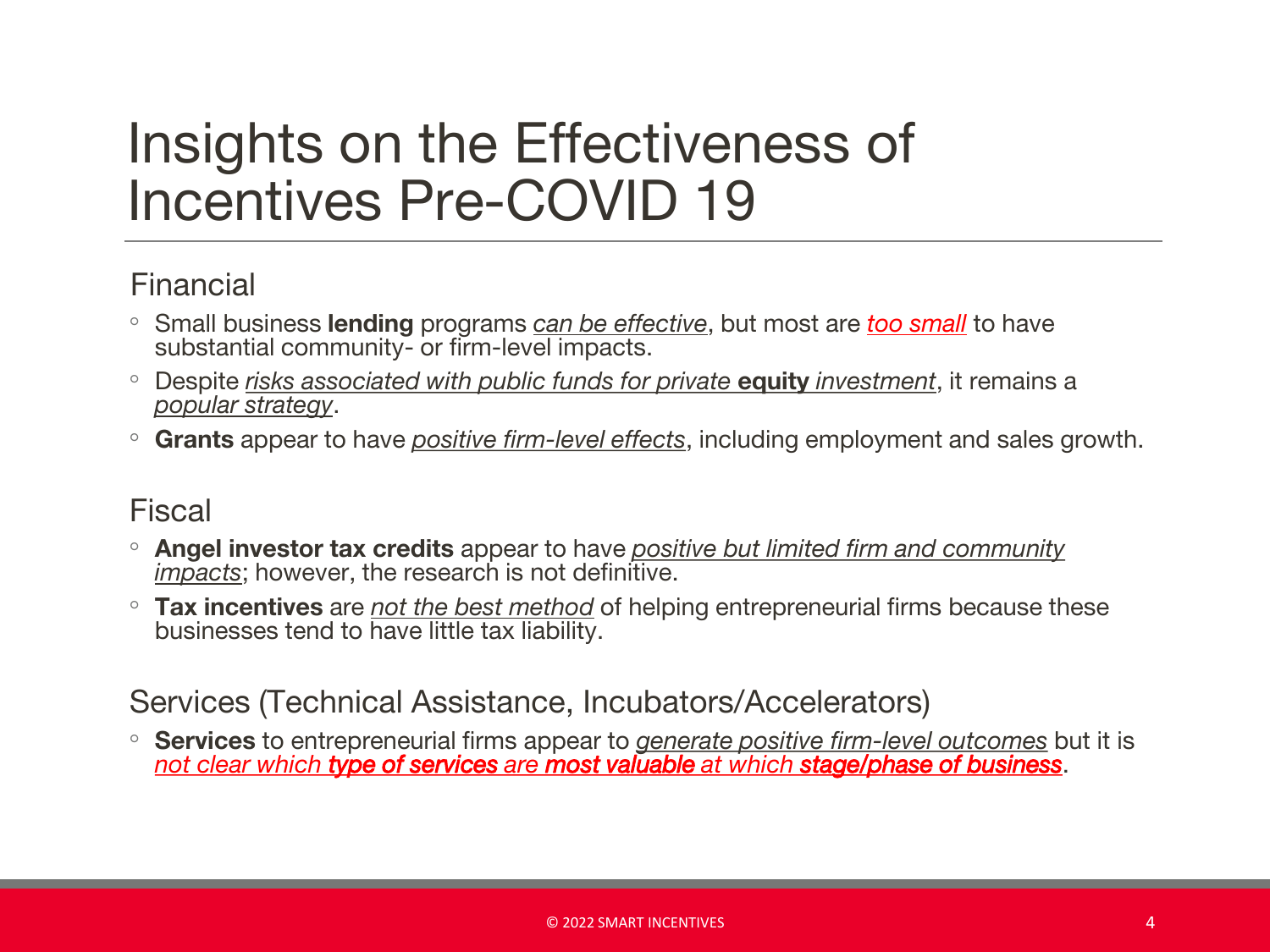### COVID-19 Response for Small Business and Entrepreneurial Firms

\$1.3 trillion for financial assistance to small business with some options for entrepreneurial firms.

◦ 4 federal economic stimulus bills funded 12 programs.

#### Financial

- Low-interest loans and grant programs helped those with less access to traditional banking institutions and seeded Community Development Financial Institutions.
- Federal State Small Business Credit Initiative close to \$1.2 billion possible for CA.

#### Fiscal

◦ Temporary tax relief benefited businesses depending on the state and local tax structures.

#### Services and Technical Assistance

- Support and assistance to business attempted to make business owners aware of funding options and help them complete applications.
- Digital skills, market intelligence finding a new niche and to retain customers and find new customers.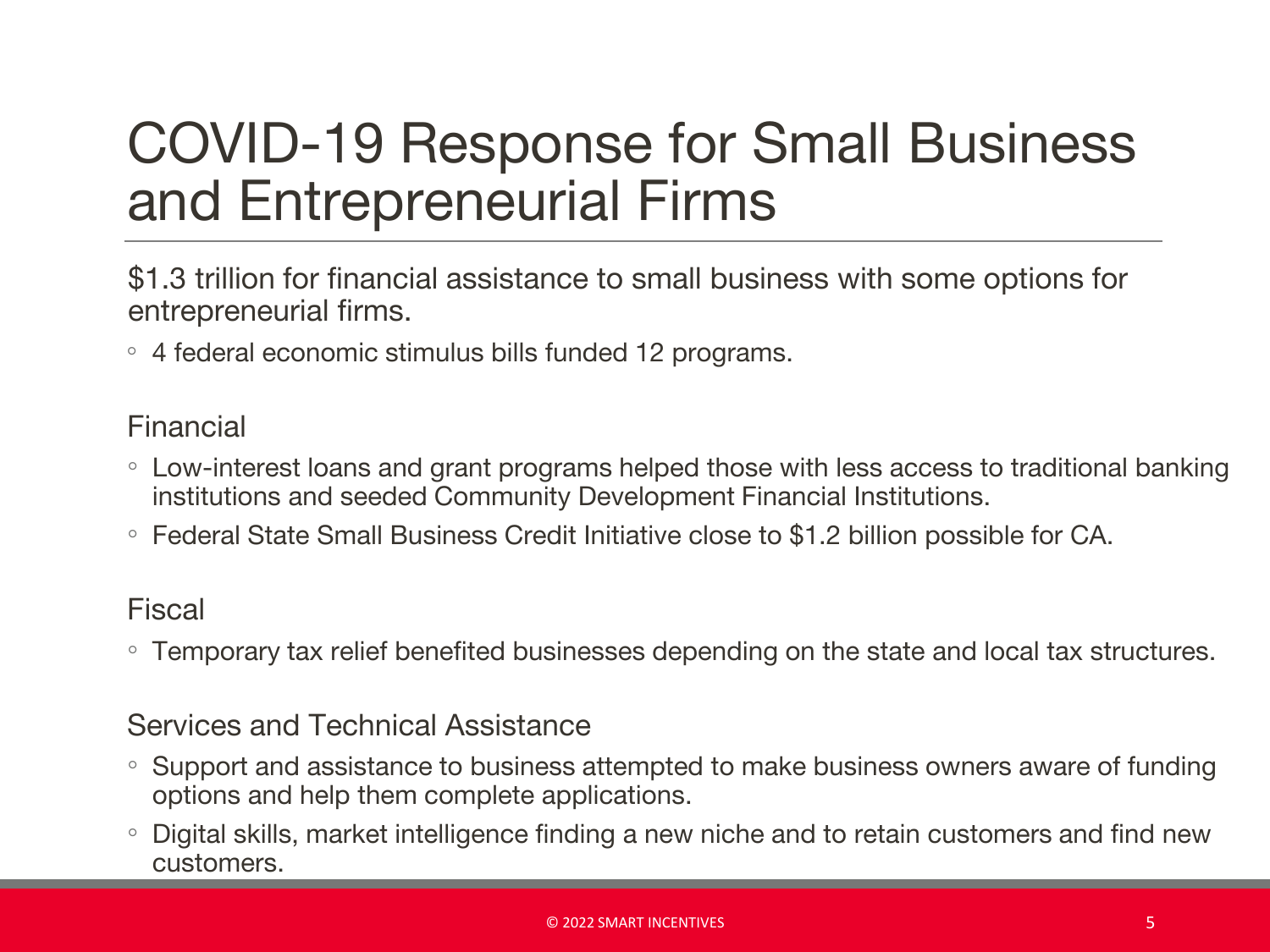### **Business Incentives Insights**

*Pre-COVID-19 Incentives*

*Relief & Recovery Responses*

- ✓ Increase Effectiveness
- $\checkmark$  Embed Equity
- ✓ Enhance Reporting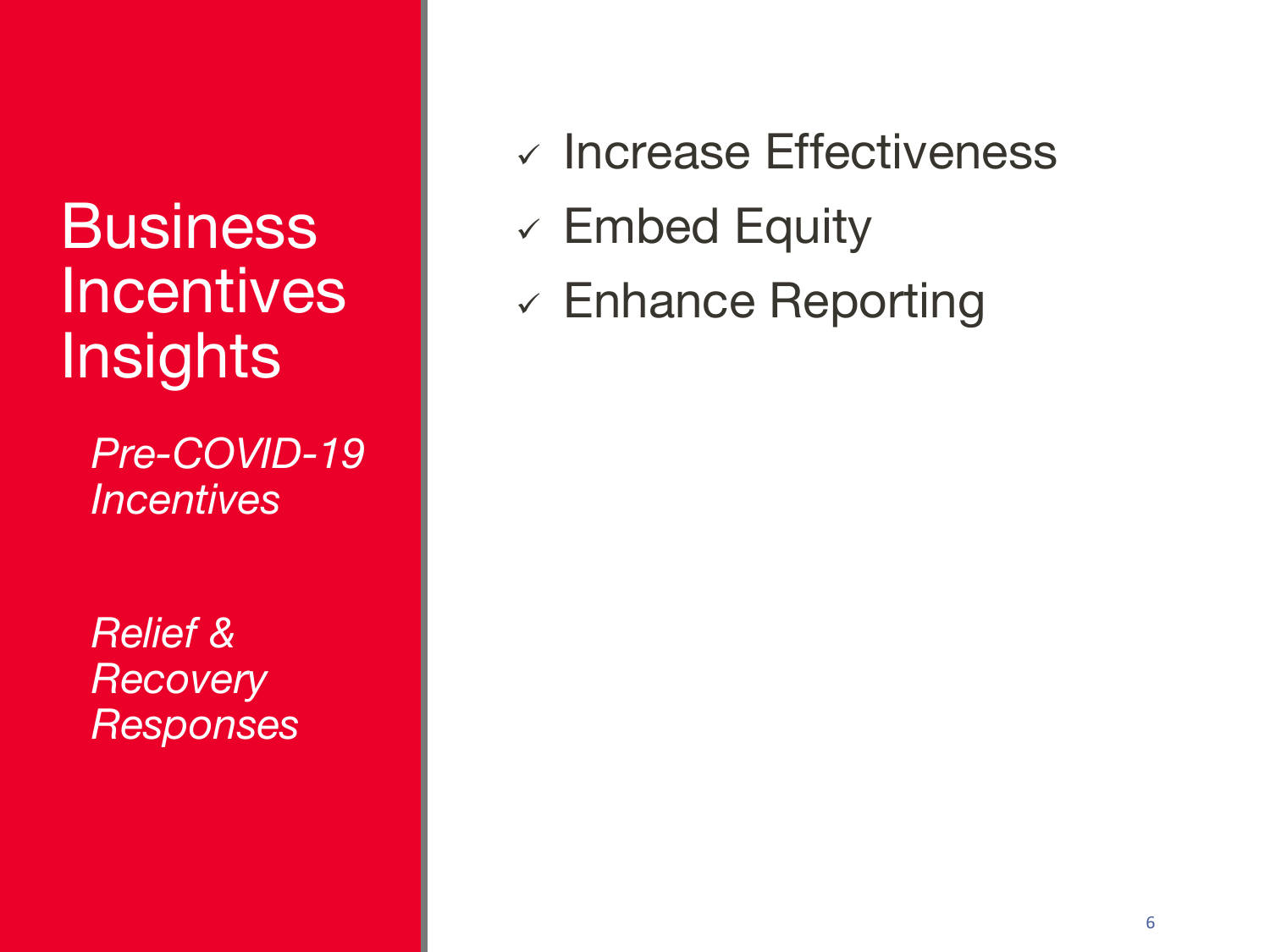### Increase Effectiveness

Ensure a policy goal must drive incentive design, implementation, administration, data collection, and reporting.

- Which entrepreneurial/startup problems do the research and data indicate that an incentive program can address?
- What is the equity dimension and what is driving the disparities?

#### Address program structure.

- Ensure budget, amount of incentive/assistance, timing, and the mechanism used can attain the goal/outcome.
- Active program management and improved new data collection and tracking systems (use, costs, outcomes) increase effectiveness and limit risk.
- Don't inadvertently narrow eligibility and limit participation by making the paperwork onerous. Does the application fit the amount of assistance?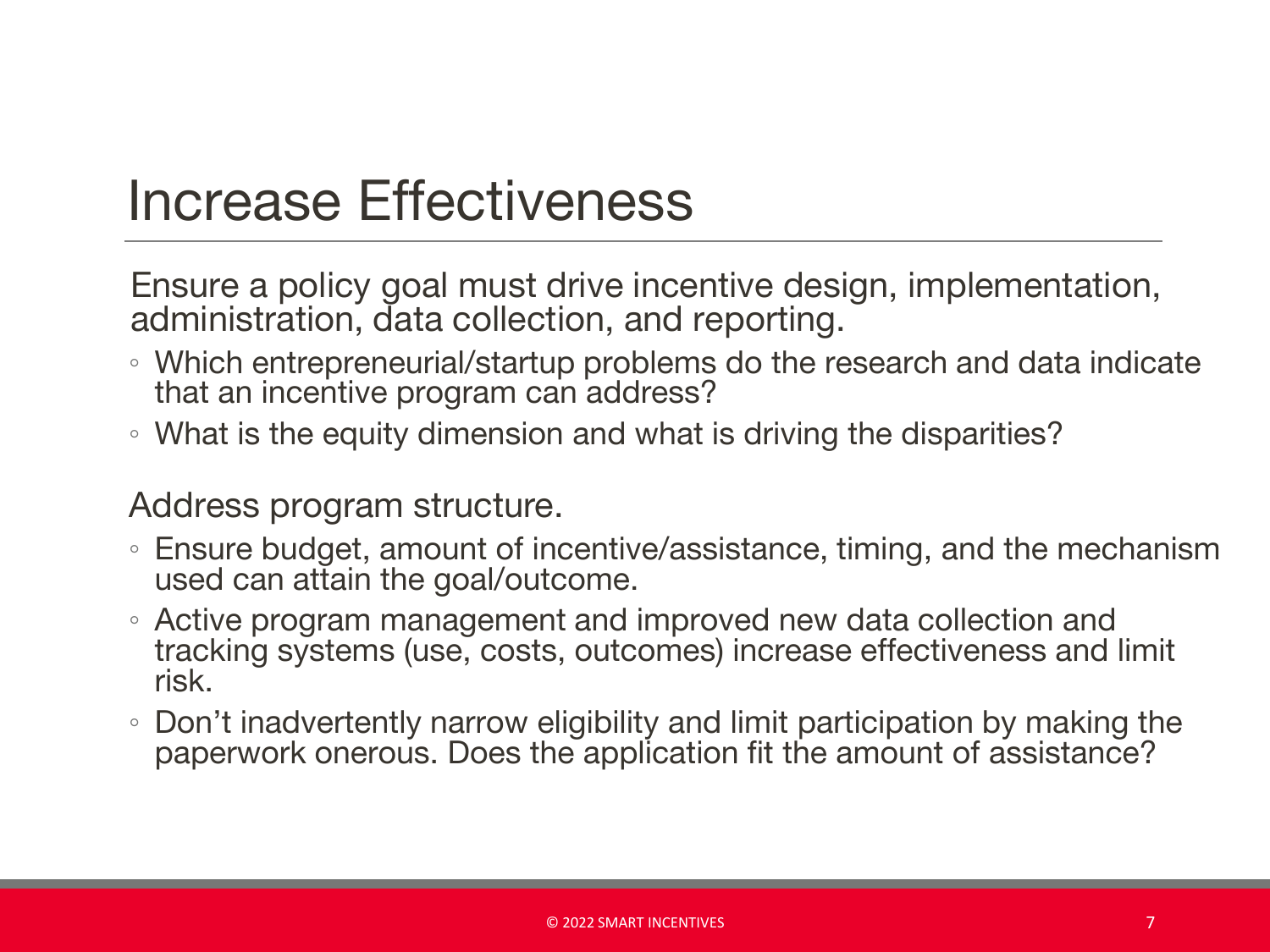### Embed Equity

Pandemic inequitable impact advances an *equity dimension*. Incentives can help embed sustainable equitable economic development practices and programs.

- Equity and inclusion goals and metrics complement economic growth objectives and increase economic prosperity for both historically marginalized populations and the whole economy.
	- Embed equity metrics into program reporting for all contracting and fund disbursements, e.g. technical assistance and support organizations.
- Prioritize investment that benefits underserved, distressed locations and the people living in those communities, particularly those that suffered greater COVID-19 impacts.
- Create programs and deliver culturally competent outreach and marketing that incorporate program input and feedback from a diversity of entrepreneurs (race, gender, location, industry, business stage, etc.).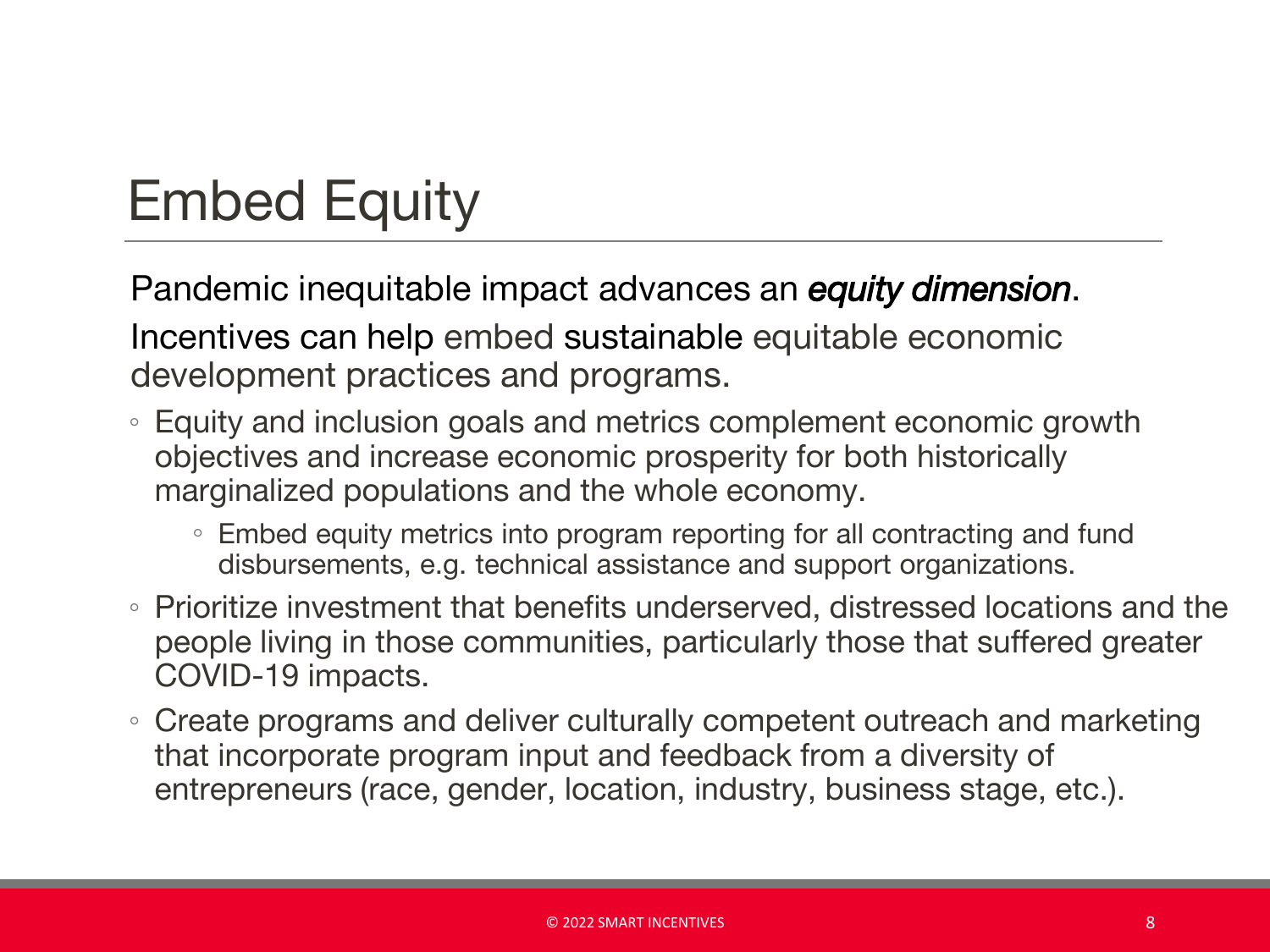### Enhance Reporting

Transparency of the distribution of funds is not robust. Absent reporting guidance on equity sustains inequitable structural processes.

- Make the data available on program applicants and funding distribution to assess whether targeted firms were reached.
- Create metrics and track recipients to evaluate the impacts of incentives.

Absent reporting guidance on equity sustains inequitable structural processes.

- Include demographic requirement **AND** address the structural issues that impact equity implicit biases in decision structures.
- Identify the "just right" metrics **AND** ensure that business reporting is not overly burdensome.
- Provide meaningful short-term analyses and comparisons to identify program modifications to improve assistance, reach targeted businesses, **AND** increase business survival.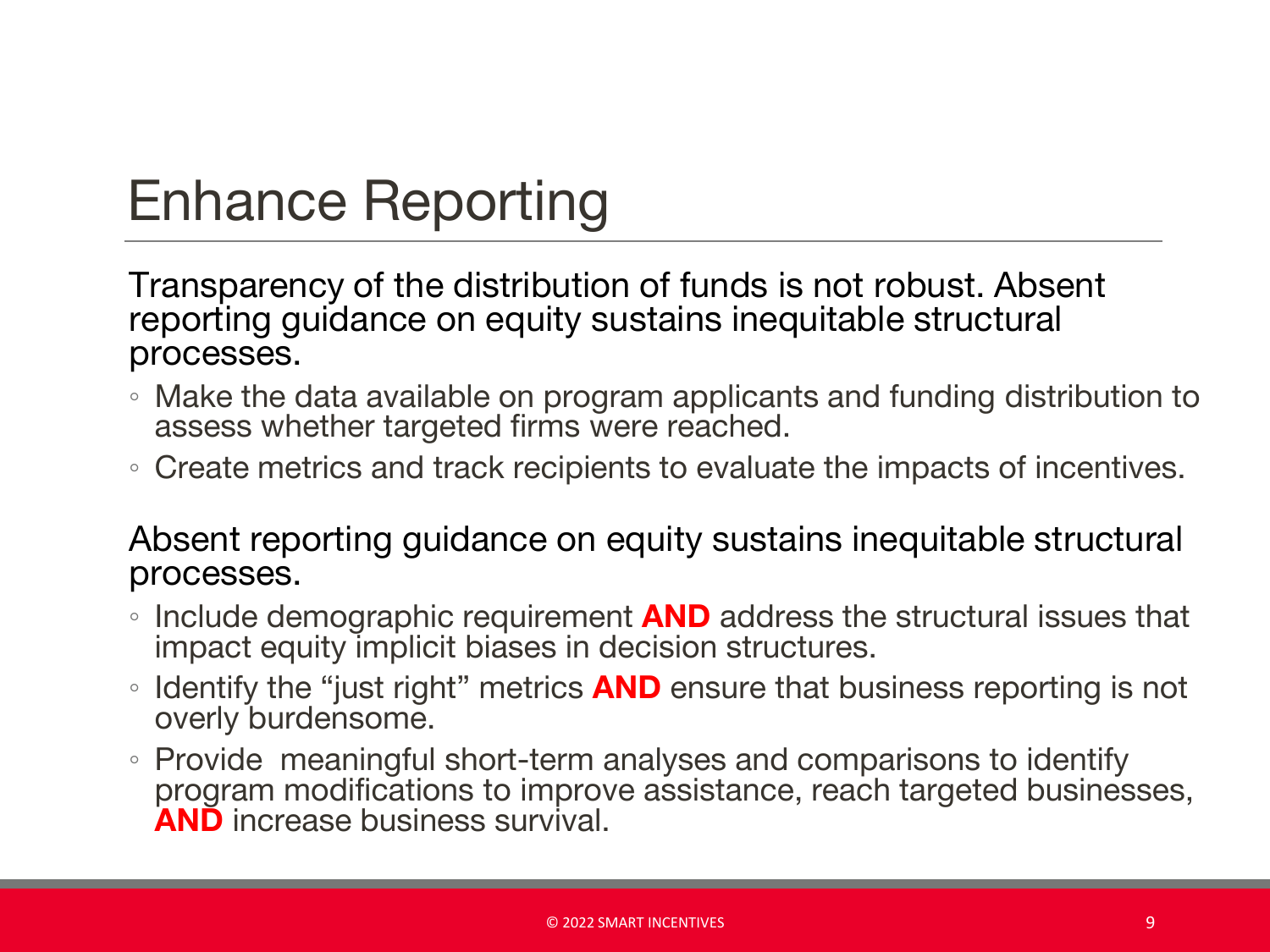## Minnesota Small Business Relief Program Grant



#### Note on business type definitions:

\* Micro businesses are defined as those having 6 or fewer employees.

\*\* BIPOC-owned businesses are those whose owners identify as Black, Indigenous or a Person of Color (BIPOC).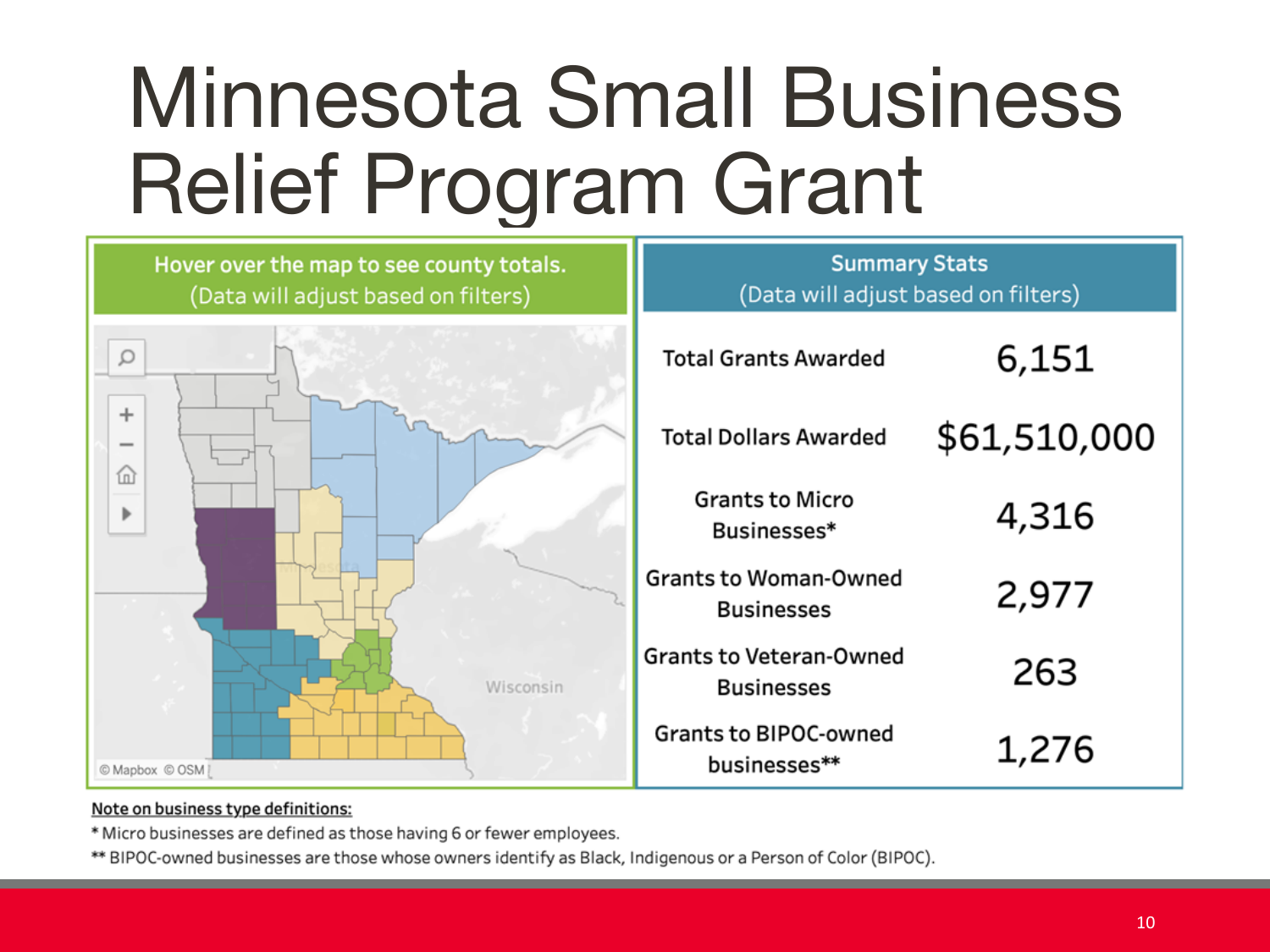## About Smart Incentives

We help communities make sound decisions throughout the incentives process to achieve our community's economic development goals.

- Analyze incentive offerings and program design.
- Apply the Smart Incentives 4x4 framework for program management.
- ✔ Offer access to high-quality business intelligence, data, and analytical methods to guide decisions.
- Improve evaluations and reporting on program results.